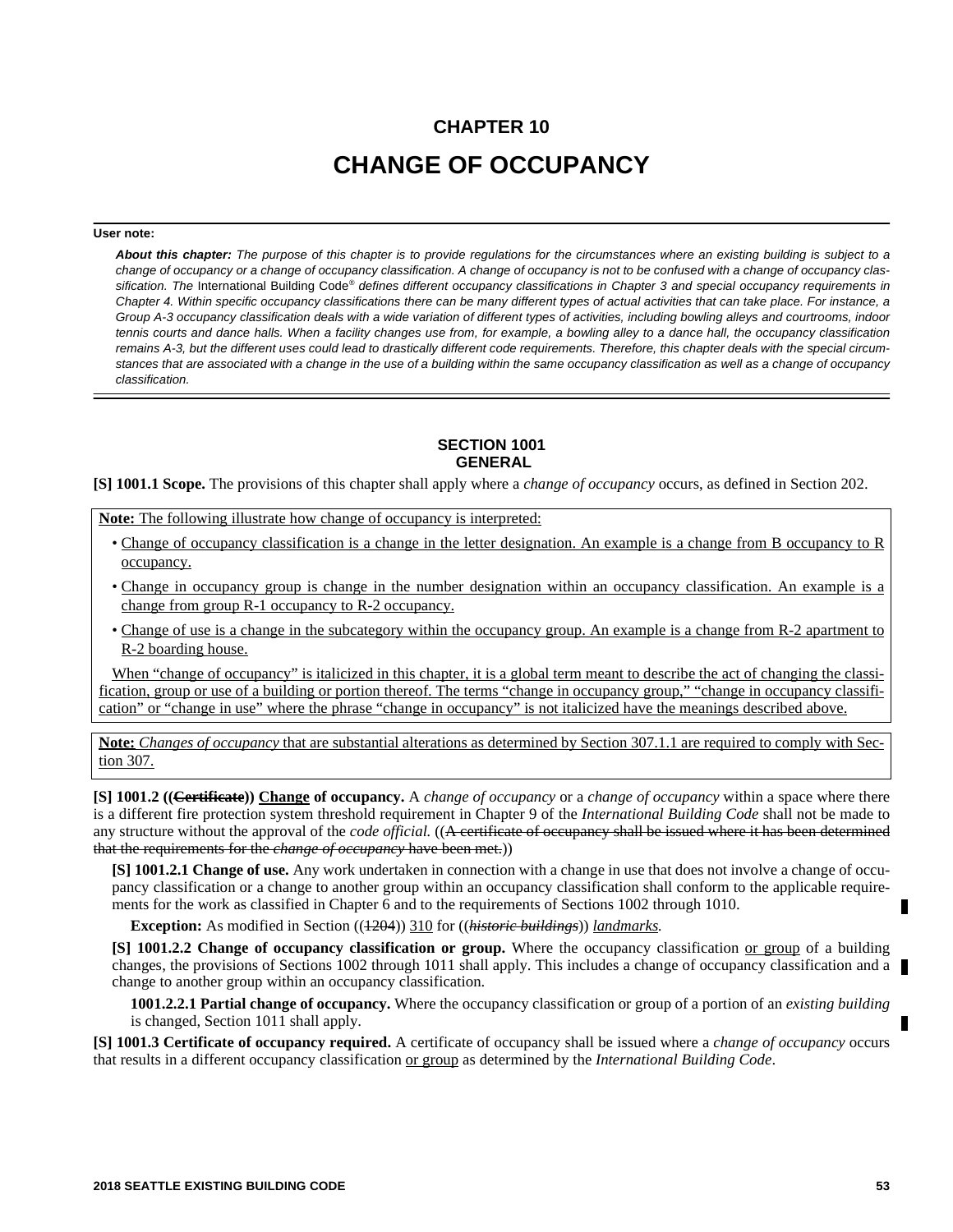## **SECTION 1002 SPECIAL USE AND OCCUPANCY**

**[S] 1002.1 Compliance with the building code.** Where the ((character or)) use of an *existing building* or part of an *existing building* is changed to one of the following special use or occupancy categories as defined in the *International Building Code,* the building shall comply with all of the applicable requirements of the *International Building Code*:

- 1. Covered and open mall buildings.
- 2. Atriums.
- 3. Motor vehicle-related occupancies.
- 4. Aircraft-related occupancies.
- 5. Motion picture projection rooms.
- 6. Stages and platforms.
- 7. Special amusement buildings.
- 8. Incidental use areas.
- 9. Hazardous materials.
- 10. Ambulatory care facilities.
- 11. Group I-2 occupancies.
- [W] 12. Group I-1, Condition 2, for licensure as an assisted living facility under chapter 388-78A WAC or residential treatment facility under chapter 246-337 WAC.

**1002.2 Underground buildings.** An underground building in which there is a change of use shall comply with the requirements of the *International Building Code* applicable to underground structures.

### **SECTION 1003 BUILDING ELEMENTS AND MATERIALS**

**1003.1 General.** Building elements and materials in portions of buildings undergoing a change of occupancy classification shall comply with Section 1011.

### **SECTION 1004 FIRE PROTECTION**

**1004.1 General.** Fire protection requirements of Section 1011 shall apply where a building or portions thereof undergo a change of occupancy classification or where there is a *change of occupancy* within a space where there is a different fire protection system threshold requirement in Chapter 9 of the *International Building Code*.

## **SECTION 1005 MEANS OF EGRESS**

**1005.1 General.** Means of egress in portions of buildings undergoing a change of occupancy classification shall comply with Section 1011.

### **SECTION 1006 STRUCTURAL**

**[S] 1006.1 Structural.** Buildings or portions thereof subject to a *change of occupancy* shall comply with Section 303.2.

**[S] (([BS] 1006.1 Live loads.** Structural elements carrying tributrary live loads from an area with a *change of occupancy* shall satisfy the requirements of Section 1607 of the *International Building Code*. Design live loads for areas of new occupancy shall be based on Section 1607 of the *International Building Code*. Design live loads for other areas shall be permitted to use previously *approved* design live loads.

**Exception:** Structural elements whose demand-capacity ratio considering the *change of occupancy* is not more than 5 percent greater than the demand-capacity ratio based on previously *approved* live loads.))

**[S] (([BS] 1006.2 Snow and wind loads.** Where a *change of occupancy* results in a structure being assigned to a higher *risk category*, the structure shall satisfy the requirements of Sections 1608 and 1609 of the *International Building Code* for the new risk category

**Exception:** Where the area of the new occupancy is less than 10 percent of the building area. The cumulative effect of occupancy changes over time shall be considered.))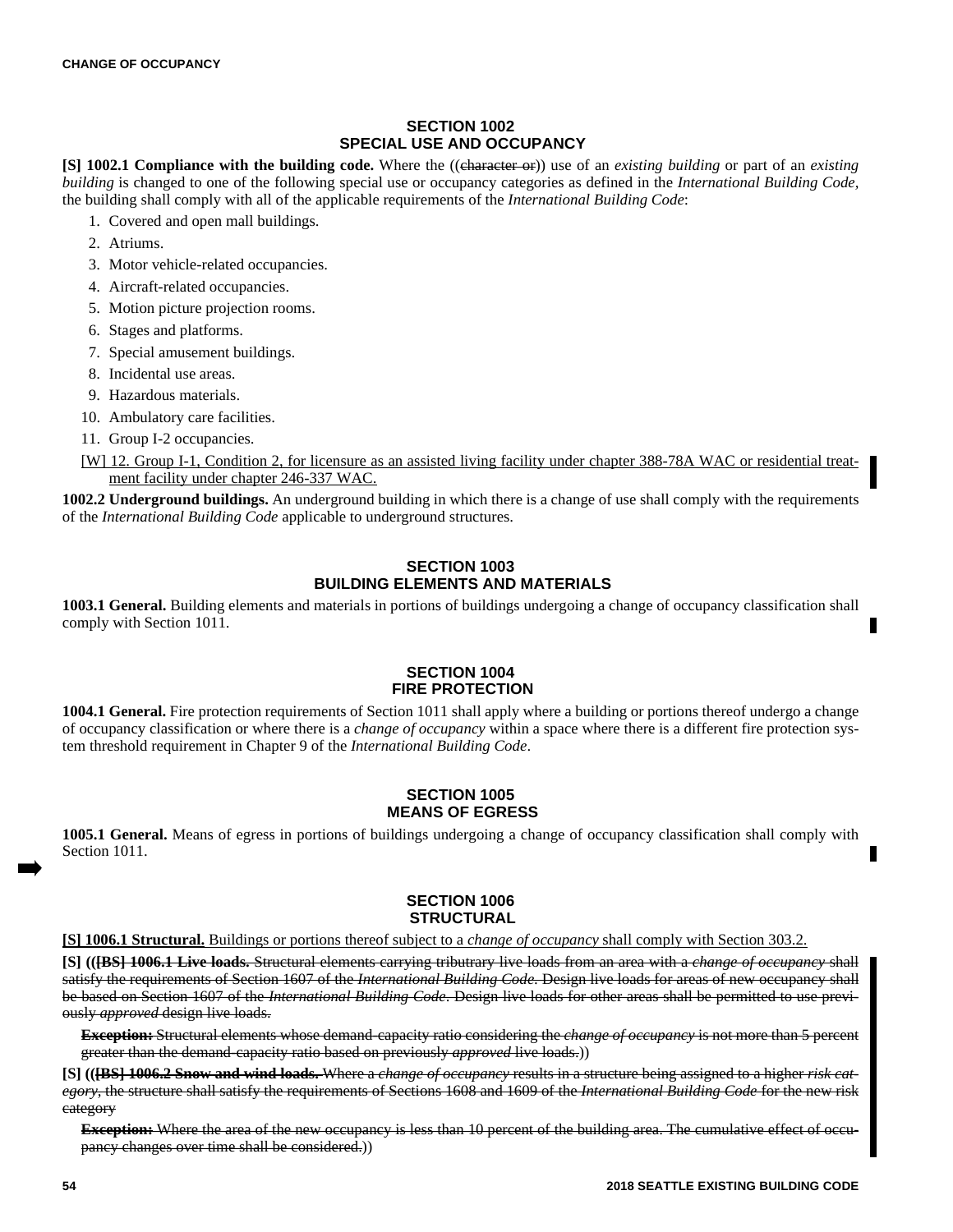**[S] (([BS] 1006.4 Access to Risk Category IV.** Any structure that provides operational access to an adjacent structure assigned to *Risk Category* IV as the result of a change of occupancy shall itself satisfy the requirements of Sections 1608, 1609 and 1613 of the *International Building Code*. For compliance with Section 1613, the full seismic forces shall be used. Where operational access to *Risk Category* IV is less than 10 feet (3048 mm) from either an interior lot line or from another structure, access protection from potential falling debris shall be provided.))

#### **[S] ((SECTION 1007 ELECTRICAL**

**1007.1 Special occupancies.** Where the occupancy of an *existing building* or part of an *existing building* is changed to one of the following special occupancies as described in NFPA 70, the electrical wiring and equipment of the building or portion thereof that contains the proposed occupancy shall comply with the applicable requirements of NFPA 70 whether or not a *change of occupancy* group is involved:

- 1. Hazardous locations.
- 2. Commercial garages, *repair* and storage.
- 3. Aircraft hangars.
- 4. Gasoline dispensing and service stations.
- 5. Bulk storage plants.
- 6. Spray application, dipping and coating processes.
- 7. Health care facilities.
- 8. Places of assembly.
- 9. Theaters, audience areas of motion picture and television studios, and similar locations.
- 10. Motion picture and television studios and similar locations.
- 11. Motion picture projectors.
- 12. Agricultural buildings.

**1007.2 Unsafe conditions.** Where the occupancy of an *existing building* or part of an *existing building* is changed, all unsafe conditions shall be corrected without requiring that all parts of the electrical system comply with NFPA 70.

**1007.3 Service upgrade.** Where the occupancy of an *existing building* or part of an *existing building* is changed, electrical service shall be upgraded to meet the requirements of NFPA 70 for the new occupancy.

**1007.4 Number of electrical outlets.** Where the occupancy of an *existing building* or part of an *existing building* is changed, the number of electrical outlets shall comply with NFPA 70 for the new occupancy.)

### **SECTION 1008 MECHANICAL**

**[S] 1008.1 Mechanical requirements.** Mechanical equipment and systems shall comply with the *International Mechanical Code.* ((Where the occupancy of an *existing building* or part of an *existing building* is changed such that the new occupancy is subject to different kitchen exhaust requirements or to increased mechanical ventilation requirements in accordance with the *International Mechanical Code*, the new occupancy shall comply with the respective *International Mechanical Code* provisions.))

#### **SECTION 1009 PLUMBING**

**[S] 1009.1 Increased demand.** Where ((the)) <u>a change of</u> occupancy (( $\Theta$ )) in an *existing building* or part of an *existing building*  $((is *changed such that the*)) results in a new occupancy that is subject to increased or different planning fixture requirements or$ to increased water supply requirements in accordance with the *International Building Code and* ((*International*)) *Uniform Plumbing Code,* the new occupancy shall comply with the ((intent of the)) respective *International Building Code and* ((*International*)) *Uniform Plumbing Code* provisions.

**[S] 1009.2 Food-handling occupancies.** If the new occupancy is a food-handling establishment, all existing sanitary waste lines above the food or drink preparation or storage areas shall be panned or otherwise protected to prevent leaking pipes or condensation on pipes from contaminating food or drink. New drainage lines shall not be installed above such areas and shall be protected in accordance with the ((*International*)) *Uniform Plumbing Code.*

**[S] 1009.3 Interceptor required.** If the new occupancy will produce grease or oil-laden wastes, interceptors shall be provided as required in the ((*International*)) *Uniform Plumbing Code.*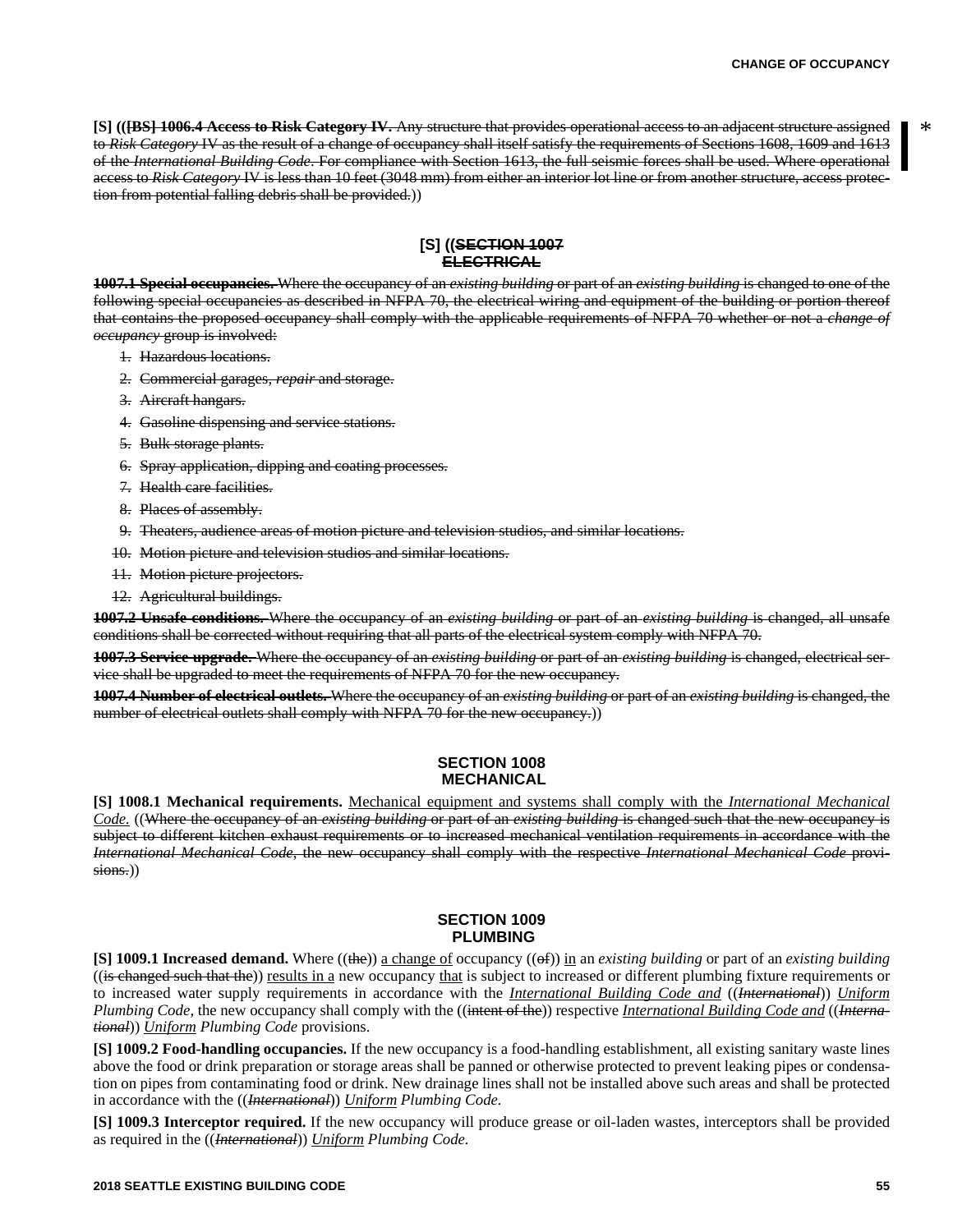**1009.4 Chemical wastes.** If the new occupancy will produce chemical wastes, the following shall apply:

- 1. If the existing piping is not compatible with the chemical waste, the waste shall be neutralized prior to entering the drainage system, or the piping shall be changed to a compatible material.
- 2. Chemical waste shall not discharge to a public sewer system without the approval of the sewage authority.

**[S] 1009.5 Group I-2.** If the occupancy group is changed to Group I-2, the plumbing system shall comply with the applicable requirements of the ((*International*)) *Uniform Plumbing Code*.

## **SECTION 1010 OTHER REQUIREMENTS**

**[S] 1010.1 Light and ventilation.** Light and ventilation shall comply with the requirements of the *International Building Code* and *International Mechanical Code* for the new occupancy.

#### **SECTION 1011 CHANGE OF OCCUPANCY ((CLASSIFICATION))**

**1011.1 General.** The provisions of this section shall apply to buildings or portions thereof undergoing a change of occupancy classification. This includes a change of occupancy classification within a group as well as a change of occupancy classification from one group to a different group or where there is a *change of occupancy* within a space where there is a different fire protection system threshold requirement in Chapter 9 of the *International Building Code.* Such buildings shall also comply with Sections 1002 through 1010 of this code. The application of requirements for the *change of occupancy* shall be as set forth in Sections 1011.1.1 through 1011.1.3. A *change of occupancy,* as defined in Section 202, without a corresponding change of occupancy classification shall comply with Section 1001.2.

**[S] 1011.1.1 Compliance with Chapter 9.** The requirements of Chapter 9 shall be applicable throughout the building for the new occupancy classification based on the separation conditions set forth in Sections 1011.1.1.1 and 1011.1.1.2. All existing buildings with a change of occupancy classification shall comply with the seismic provisions of Section 303.2.

**1011.1.1.1 Change of occupancy classification without separation.** Where a portion of an *existing building* is changed to a new occupancy classification or where there is a *change of occupancy* within a space where there is a different fire protection system threshold requirement in Chapter 9 of the *International Building Code,* and that portion is not separated from the remainder of the building with fire barriers having a fire-resistance rating as required in the *International Building Code* for the separate occupancy, the entire building shall comply with all of the requirements of Chapter 9 of this code applied throughout the building for the most restrictive occupancy classification in the building and with the requirements of this chapter.

**1011.1.1.2 Change of occupancy classification with separation.** Where a portion of an *existing building* is changed to a new occupancy classification or where there is a *change of occupancy* within a space where there is a different fire protection system threshold requirement in Chapter 9 of the *International Building Code,* and that portion is separated from the remainder of the building with fire barriers having a fire-resistance rating as required in the *International Building Code* for the separate occupancy, that portion shall comply with all of the requirements of Chapter 9 of this code for the new occupancy classification and with the requirements of this chapter.

**1011.1.2 Fire protection and interior finish.** The provisions of Sections 1011.2 and 1011.3 for fire protection and interior finish, respectively, shall apply to all buildings undergoing a change of occupancy classification.

**1011.1.3 Change of occupancy classification based on hazard category.** The relative degree of hazard between different occupancy classifications shall be determined in accordance with the categories specified in Tables 1011.4, 1011.5 and 1011.6. Such a determination shall be the basis for the application of Sections 1011.4 through 1011.7.

**1011.2 Fire protection systems.** Fire protection systems shall be provided in accordance with Sections 1011.2.1 and 1011.2.2.

**[S] 1011.2.1 Fire sprinkler system.** Where a change in occupancy classification occurs or where there is a *change of occupancy* within a space where there is a different fire protection system threshold requirement in Chapter 9 of the *International Building Code* that requires an automatic fire sprinkler system to be provided based on the new occupancy in accordance with Chapter 9 of the *International Building Code*, such system shall be provided throughout the area where the *change of occupancy* occurs.

**Exception:** Subject to the approval of the code official, an automatic fire sprinkler system is not required in dwelling units according to Items 1 through 6 below. This exception is permitted to be used for the *change of occupancy* for one dwelling unit after October 29, 1990.

1. The occupancy of one unit is permitted to be changed to a dwelling unit without an automatic sprinkler system unless sprinklers are otherwise required by this chapter. If more than one unit is changed, the new units shall be equipped with a sprinkler system.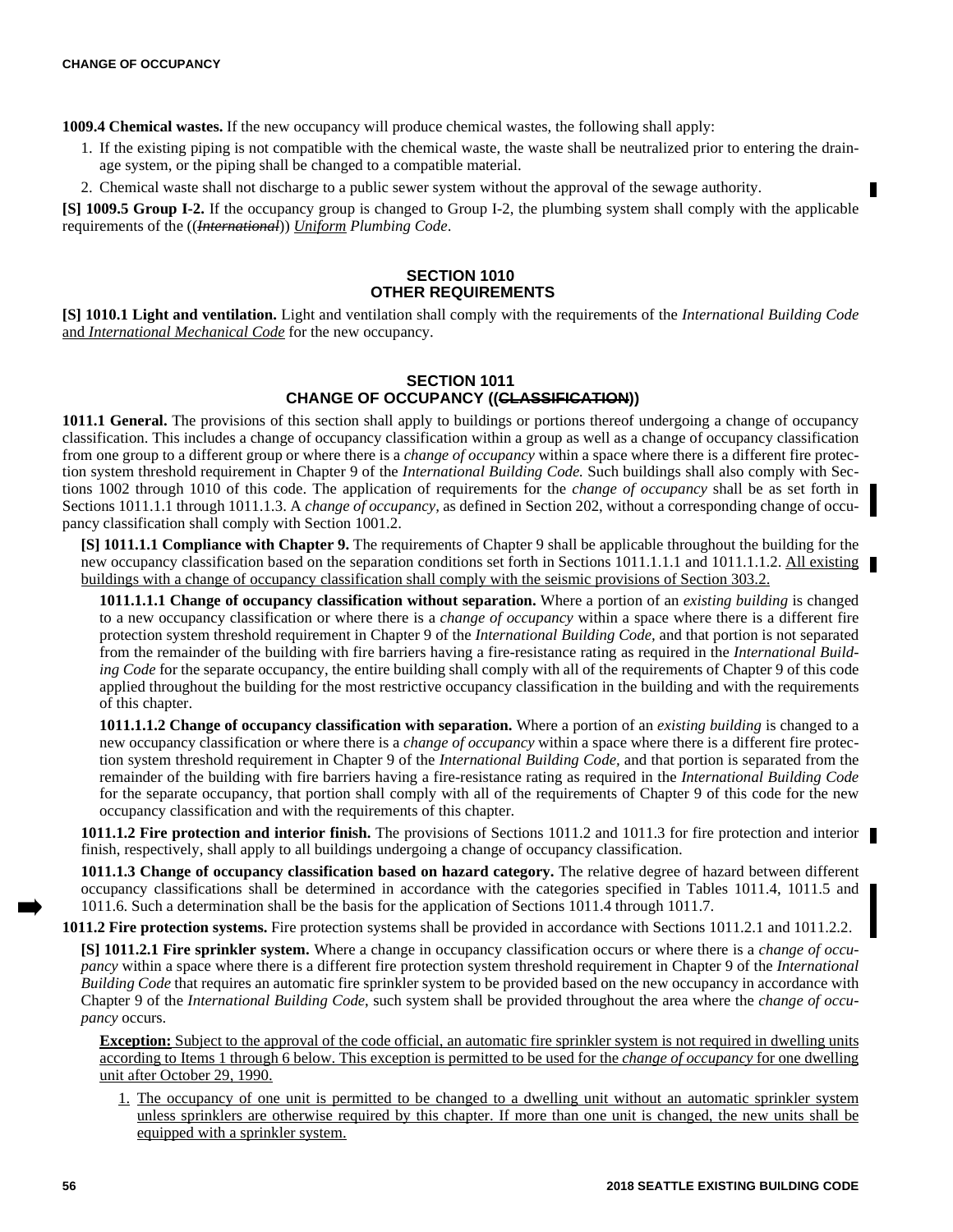- 2. In buildings that do not comply with the provisions of this code for number of stories, allowable area, height or type of construction before the occupancy of the unit is changed, an automatic sprinkler system shall be provided in the new unit. The change of occupancy shall not be allowed if it increases the nonconformity.
- 3. In buildings undergoing *substantial alteration,* an automatic sprinkler system shall be installed where required by this code for new construction.
- 4. The occupancy of one unit is permitted to be changed to a dwelling unit in an existing duplex without an automatic sprinkler system where both of the following conditions are met:
	- 4.1. The project is considered a *substantial alteration* only because of the change in occupancy; and
	- 4.2. The building complies with the requirements for building height and number of stories for a Group R-2 occupancy.
- 5. Where the occupancy of one unit is changed to a dwelling unit in an existing duplex, sprinklers are required in the new unit and not in the existing units where all of the following conditions are met:
	- 5.1. The existing duplex does not comply with the requirements for building height and story count for a Group R-2 occupancy;
	- 5.2. The project is considered a *substantial alteration* only because of the change in occupancy;
	- 5.3. The new unit is constructed as an addition to the duplex;
	- 5.4. The new unit is separated from the existing duplex by a fire wall; and
	- 5.5. The addition by itself complies with the requirements for a Group R-2 occupancy.
- 6. A sprinkler system is not required when a Group U occupancy that is accessory to a Group R-3 occupancy is converted to a dwelling unit.

**1011.2.2 Fire alarm and detection system.** Where a change in occupancy classification occurs or where there is a *change of occupancy* within a space where there is a different fire protection system threshold requirement in Chapter 9 of the *International Building Code* that requires a fire alarm and detection system to be provided based on the new occupancy in accordance with Chapter 9 of the *International Building Code*, such system shall be provided throughout the area where the *change of occupancy* occurs. Existing alarm notification appliances shall be automatically activated throughout the building. Where the building is not equipped with a fire alarm system, alarm notification appliances shall be provided throughout the area where the *change of occupancy* occurs in accordance with Section 907 of the *International Building Code* as required for new construction.

**1011.3 Interior finish.** In areas of the building undergoing the change of occupancy classification, the interior finish of walls and ceilings shall comply with the requirements of the *International Building Code* for the new occupancy classification.

**1011.4 Means of egress, general.** Hazard categories in regard to life safety and means of egress shall be in accordance with Table 1011.4.

**TABLE 1011.4**

| 1895 IVII.T<br><b>MEANS OF EGRESS HAZARD CATEGORIES</b> |                                          |
|---------------------------------------------------------|------------------------------------------|
| <b>RELATIVE HAZARD</b>                                  | <b>OCCUPANCY CLASSIFICATIONS</b>         |
| 1 (Highest Hazard)                                      | н                                        |
| 2                                                       | $I-2: I-3: I-4$                          |
| $\overline{3}$                                          | A; E; I-1; M; R-1; R-2; R-4, Condition 2 |
| $\overline{4}$                                          | B; F-1; R-3; R-4, Condition 1; S-1       |
| 5 (Lowest Hazard)                                       | $F-2$ ; $S-2$ ; U                        |

**1011.4.1 Means of egress for change to a higher-hazard category.** Where a change of occupancy classification is made to a higher-hazard category (lower number) as shown in Table 1011.4, the means of egress shall comply with the requirements of Chapter 10 of the *International Building Code*.

#### **Exceptions:**

- 1. Stairways shall be enclosed in compliance with the applicable provisions of Section 903.1.
- 2. Existing stairways including handrails and guards complying with the requirements of Chapter 9 shall be permitted for continued use subject to approval of the *code official*.
- 3. Any stairway replacing an existing stairway within a space where the pitch or slope cannot be reduced because of existing construction shall not be required to comply with the maximum riser height and minimum tread depth requirements.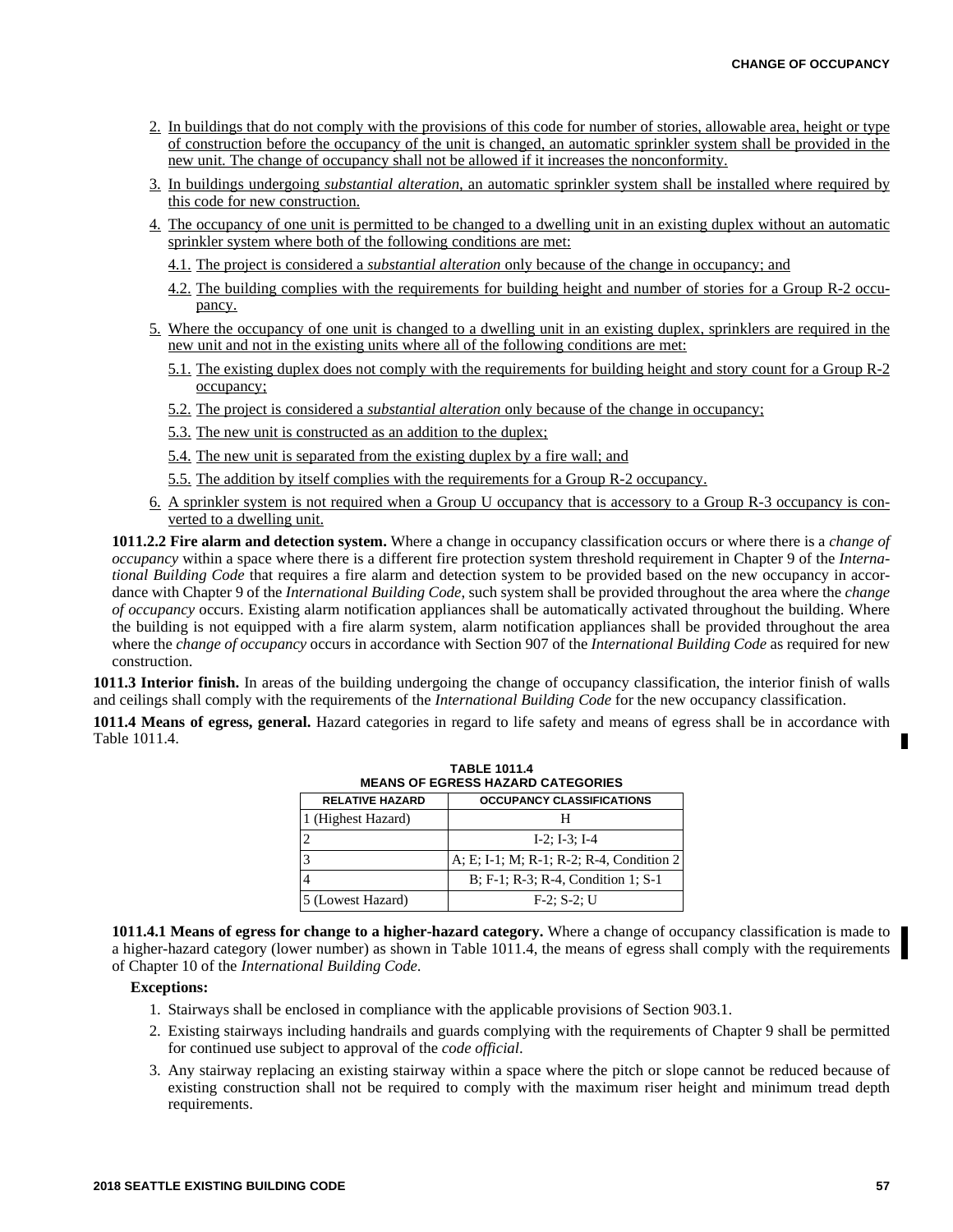- 4. Existing corridor walls constructed on both sides of wood lath and plaster in good condition or 1/2-inch-thick (12.7 mm) gypsum wallboard shall be permitted. Such walls shall either terminate at the underside of a ceiling of equivalent construction or extend to the underside of the floor or roof next above.
- 5. Existing corridor doorways, transoms and other corridor openings shall comply with the requirements in Sections 805.5.1, 805.5.2 and 805.5.3.
- 6. Existing dead-end corridors shall comply with the requirements in Section 805.6.
- 7. An existing operable window with clear opening area not less than 4 square feet  $(0.38 \text{ m}^2)$  and minimum opening height and width of 22 inches (559 mm) and 20 inches (508 mm), respectively, shall be accepted as an emergency escape and rescue opening.

**1011.4.2 Means of egress for change of use to an equal or lower-hazard category.** Where a change of occupancy classification is made to an equal or lesser-hazard category (higher number) as shown in Table 1011.4, existing elements of the means of egress shall comply with the requirements of Section 905 for the new occupancy classification. Newly constructed or configured means of egress shall comply with the requirements of Chapter 10 of the *International Building Code*.

**Exception:** Any stairway replacing an existing stairway within a space where the pitch or slope cannot be reduced because of existing construction shall not be required to comply with the maximum riser height and minimum tread depth requirements.

**1011.4.3 Egress capacity.** Egress capacity shall meet or exceed the occupant load as specified in the *International Building Code* for the new occupancy.

**1011.4.4 Handrails.** Existing stairways shall comply with the handrail requirements of Section 805.9 in the area of the change of occupancy classification.

**1011.4.5 Guards.** Existing guards shall comply with the requirements in Section 805.11 in the area of the change of occupancy classification.

**1011.5 Heights and areas.** Hazard categories in regard to height and area shall be in accordance with Table 1011.5.

| <b>TABLE 1011.5</b><br><b>HEIGHTS AND AREAS HAZARD CATEGORIES</b> |                                                      |
|-------------------------------------------------------------------|------------------------------------------------------|
| <b>RELATIVE HAZARD</b>                                            | <b>OCCUPANCY CLASSIFICATIONS</b>                     |
| 1 (Highest Hazard)                                                |                                                      |
|                                                                   | A-1; A-2; A-3; A-4; I; R-1; R-2;<br>R-4, Condition 2 |
|                                                                   | $E: F-1: S-1: M$                                     |
| 4 (Lowest Hazard)                                                 | $B; F-2; S-2; A-5; R-3;$<br>R-4, Condition 1; U      |

**[S] 1011.5.1 Height and area for change to a higher-hazard category.** Where a change of occupancy classification is made to a higher-hazard category as shown in Table 1011.5, heights and areas of buildings and structures shall comply with the requirements of Chapter 5 of the *International Building Code* for the new occupancy classification.

**Exception:** For high-rise buildings constructed in compliance with a previously issued permit, the type of construction reduction specified in Section 403.2.1 of the *International Building Code* is permitted. ((This shall include the reduction for columns.)) The high-rise building is required to be equipped throughout with an automatic sprinkler system in accordance with Section 903.3.1.1 of the *International Building Code.*

**1011.5.1.1 Fire wall alternative.** In other than Groups H, F-1 and S-1, fire barriers and horizontal assemblies constructed in accordance with Sections 707 and 711, respectively, of the *International Building Code* shall be permitted to be used in lieu of fire walls to subdivide the building into separate buildings for the purpose of complying with the area limitations required for the new occupancy where all of the following conditions are met:

- 1. The buildings are protected throughout with an automatic sprinkler system in accordance with Section 903.3.1.1 of the *International Fire Code*.
- 2. The maximum allowable area between fire barriers, horizontal assemblies, or any combination thereof shall not exceed the maximum allowable area determined in accordance with Chapter 5 of the *International Building Code* without an increase allowed for an automatic sprinkler system in accordance with Section 506 of the *International Building Code*.
- 3. The fire-resistance rating of the fire barriers and horizontal assemblies shall be not less than that specified for fire walls in Table 706.4 of the *International Building Code*.

**Exception:** Where horizontal assemblies are used to limit the maximum allowable area, the required fire-resistance rating of the horizontal assemblies shall be permitted to be reduced by 1 hour provided that the height and

П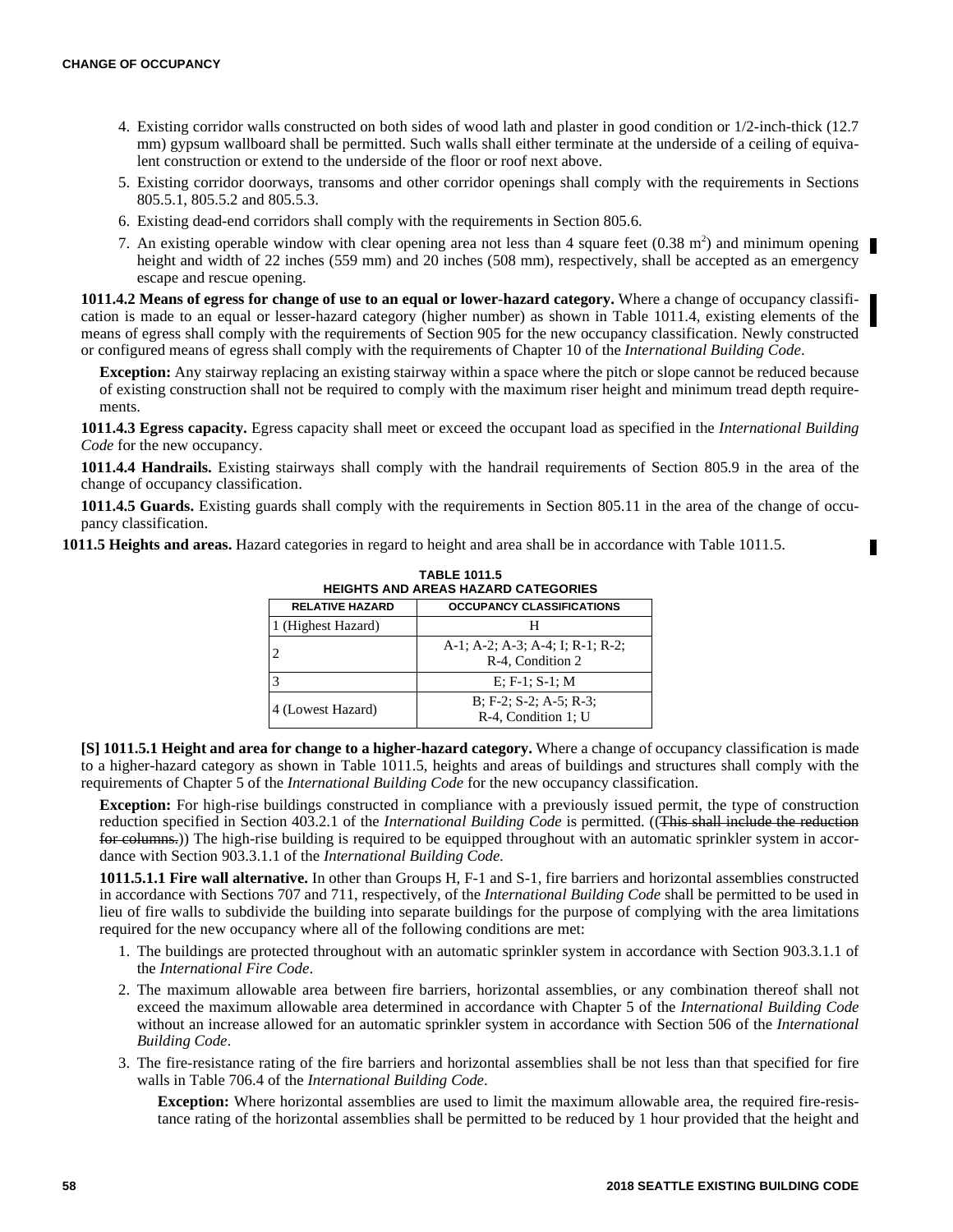number of stories increases allowed for an automatic sprinkler system by Section 504 of the *International Building Code* are not used for the buildings.

**1011.5.2 Height and area for change to an equal or lesser-hazard category.** Where a change of occupancy classification is made to an equal or lesser-hazard category as shown in Table 1011.5, the height and area of the *existing building* shall be deemed acceptable.

**1011.5.3 Fire barriers.** Where a change of occupancy classification is made to a higher-hazard category as shown in Table 1011.5, fire barriers in separated mixed use buildings shall comply with the fire-resistance requirements of the *International Building Code*.

**Exception:** Where the fire barriers are required to have a 1-hour fire-resistance rating, existing wood lath and plaster in good condition or existing 1/2-inch-thick (12.7 mm) gypsum wallboard shall be permitted.

**1011.6 Exterior wall fire-resistance ratings.** Hazard categories in regard to fire-resistance ratings of exterior walls shall be in accordance with Table 1011.6.

| EXPOSURE OF EXTERIOR WALLS HAZARD CATEGORIES |                                 |
|----------------------------------------------|---------------------------------|
| <b>RELATIVE HAZARD</b>                       | <b>OCCUPANCY CLASSIFICATION</b> |
| 1 (Highest Hazard)                           | н                               |
| 2                                            | $F-1: M: S-1$                   |
| 3                                            | A; B; E; I; R                   |
| 4 (Lowest Hazard)                            | $F-2: S-2: U$                   |

**TABLE 1011.6 EXPOSURE OF EXTERIOR WALLS HAZARD CATEGORIES**

**1011.6.1 Exterior wall rating for change of occupancy classification to a higher-hazard category.** Where a change of occupancy classification is made to a higher-hazard category as shown in Table 1011.6, exterior walls shall have fire resistance and exterior opening protectives as required by the *International Building Code.*

**Exception:** A 2-hour fire-resistance rating shall be allowed where the building does not exceed three stories in height and is classified as one of the following groups: A-2 and A-3 with an occupant load of less than 300, B, F, M or S.

**1011.6.2 Exterior wall rating for change of occupancy classification to an equal or lesser-hazard category.** Where a change of occupancy classification is made to an equal or lesser-hazard category as shown in Table 1011.6, existing exterior walls, including openings, shall be accepted.

**1011.6.3 Opening protectives.** Openings in exterior walls shall be protected as required by the *International Building Code*. Where openings in the exterior walls are required to be protected because of their distance from the lot line, the sum of the area of such openings shall not exceed 50 percent of the total area of the wall in each story.

#### **Exceptions:**

- 1. Where the *International Building Code* permits openings in excess of 50 percent.
- 2. Protected openings shall not be required in buildings of Group R occupancy that do not exceed three stories in height and that are located not less than 3 feet (914 mm) from the lot line.
- 3. Exterior opening protectives are not required where an automatic sprinkler system has been installed throughout.
- 4. Exterior opening protectives are not required where the *change of occupancy* group is to an equal or lower hazard classification in accordance with Table 1011.6.

**1011.7 Enclosure of vertical shafts.** Enclosure of vertical shafts shall be in accordance with Sections 1011.7.1 through 1011.7.4.

**1011.7.1 Minimum requirements.** Vertical shafts shall be designed to meet the *International Building Code* requirements for atriums or the requirements of this section.

**1011.7.2 Stairways.** Where a change of occupancy classificiation is made to a higher-hazard category as shown in Table 1011.4, interior stairways shall be enclosed as required by the *International Building Code*.

#### **Exceptions:**

- 1. In other than Group I occupancies, an enclosure shall not be required for openings serving only one adjacent floor and that are not connected with corridors or stairways serving other floors.
- 2. Unenclosed existing stairways need not be enclosed in a continuous vertical shaft if each story is separated from other stories by 1-hour fire-resistance-rated construction or *approved* wired glass set in steel frames and all exit corridors are sprinklered. The openings between the corridor and the occupant space shall have not fewer than one sprinkler head above the openings on the tenant side. The sprinkler system shall be permitted to be supplied from the domestic water-supply systems, provided that the system is of adequate pressure, capacity, and sizing for the combined domestic and sprinkler requirements.